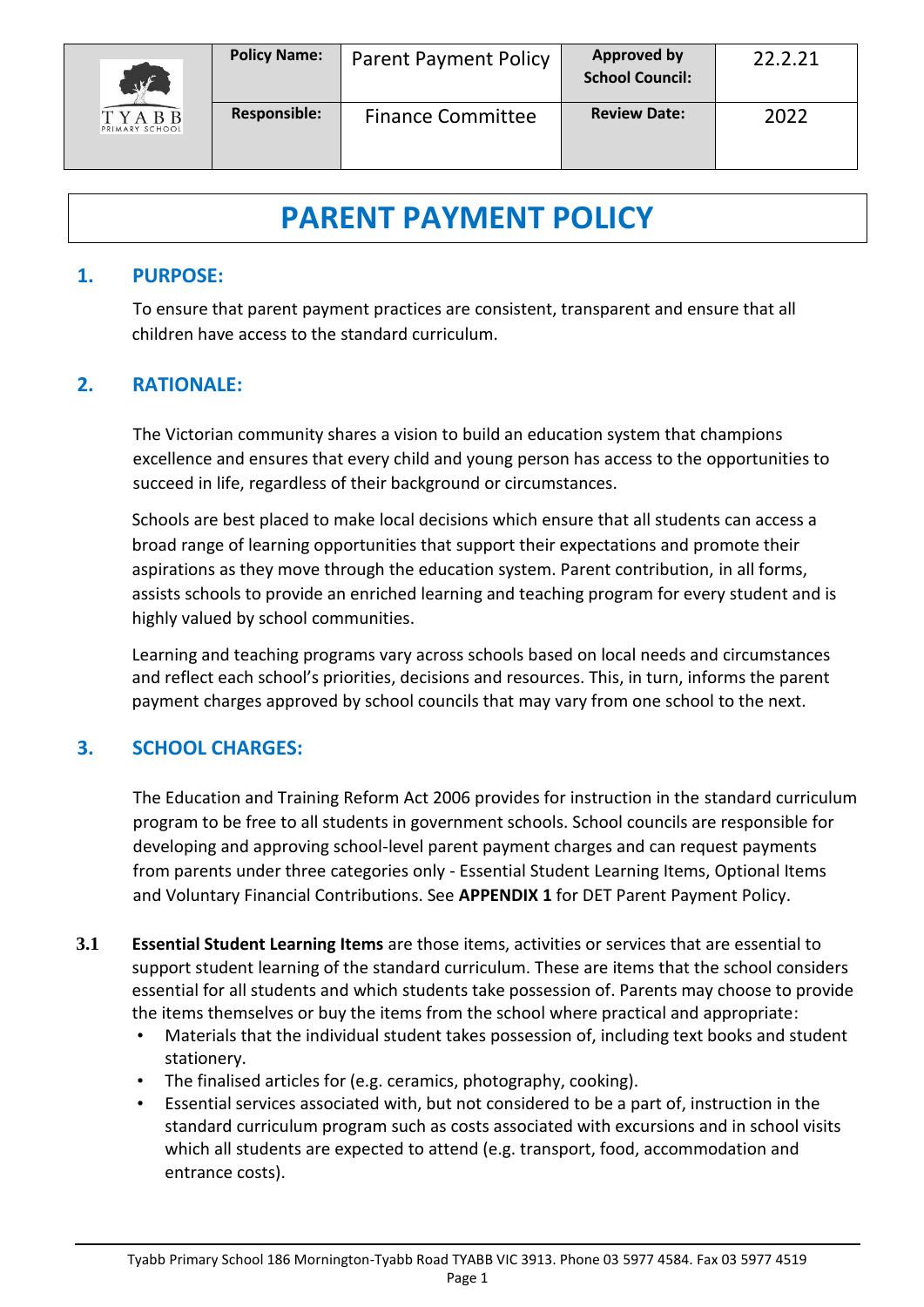- **3.2 Optional Items** are those items, activities or services that are offered in addition to or support instruction in the standard curriculum program. These are provided on a user-pays basis so that if parents choose to access them for students, they are required to pay for them. These items include:
	- Instructional support material, resources and administration beyond the provision of the standard curriculum program.
	- Extra-curricular programs or activities offered in addition to the standard curriculum program e.g. swimming program, grade 5&6 electives in Semester 2.
	- School-based performances, productions and events including fees for guest speakers.
	- Camps, excursions, incursions and sporting events or activities.
	- Entry fees for school run performances.
	- Materials for subjects where the payment sought is the difference between the basic materials/services required for access to the standard curriculum program and higher cost alternatives.
	- Materials and services offered in addition to the standard curriculum program.
	- School facilities and equipment not associated with provision of the standard curriculum program.

## **3.3 Voluntary Financial Contributions**

Parents can be invited to make a donation to the school for a general or specific purpose, e.g. school grounds projects, building and library fund or for new equipment. Only some Voluntary Financial Contributions are tax-deductible. This invitation for voluntary financial contributions may be for the following purposes:

- Contributions to a building fund or contributions to a library fund (these funds are approved by the Australian Taxation Office and are tax deductible).
- Contributions for a specific purpose identified by the school. This may include additional computers or student-related services.
- General voluntary financial contributions or donations to the school.

The **APPENDIX 2 "Understanding Parent Payment Categories"** provides examples of items and materials under each category.

# **4. GUIDING PRINCIPLES:**

In implementing this policy, schools must adhere to the following principles:

- **4.1 Educational value:** Student learning, aspirations and wellbeing are paramount when schools determine their parent payments practices.
- **4.2 Access, equity and inclusion:** All students have access to the standard curriculum program and participation of all students to the full school program is facilitated.
- **4.3 Affordability:** Cost to parents is kept to a minimum and is affordable for most families at the school.
- **4.4 Engagement and Support:** Early identification and engagement strategies by the school ensure parents are well informed of the payment options and supports available for those experiencing hardship.
- **4.5 Respect and Confidentiality:** Parents and students experiencing hardship are treated with respect, dignity, sensitivity and without judgement and the identity and personal information of all parents and students are kept confidential in respect to parent payments.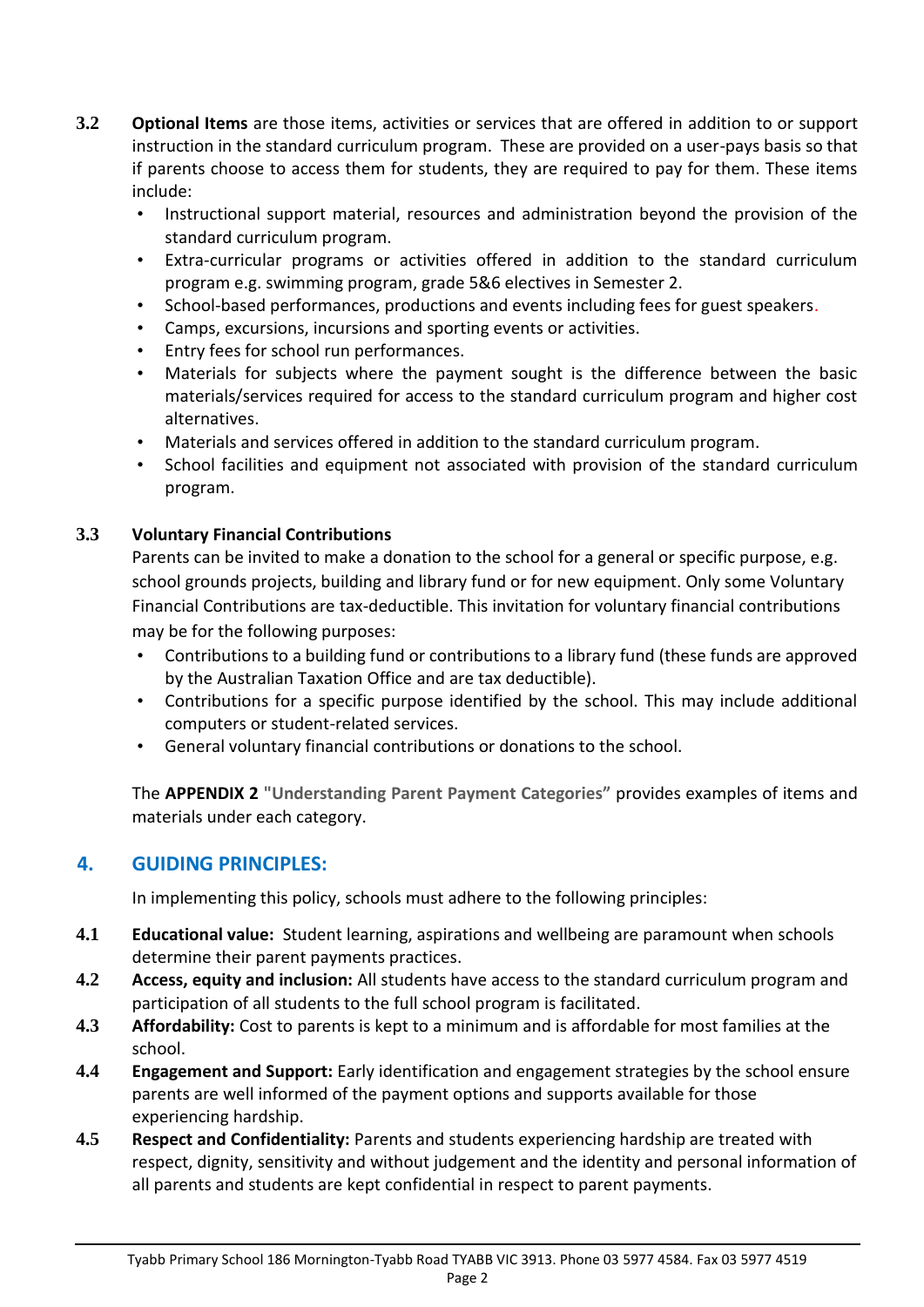**4.6 Transparency and Accountability:** School parent payment practices are well communicated, clear and transparent and their impact on student programs and families are reviewed by School Council.

# **5. IMPLEMENTATION:**

When school councils consider the proposed requests for parent payments the cost is kept to a minimum and is affordable to most parents at the school. School principals must ensure that:

- **5.1** School Council determines parent payment charges annually.
- **5.2** Items students consume or take possession of are accurately costed.
- **5.3** Payment requests are broadly itemised within the appropriate category.
- **5.4** Parents are advised that they have the option of purchasing equivalent Essential Student Learning Items themselves, in consultation with the school.
- **5.5** Information on payment options is available, accessible and easily understood to all parents so that they know what to expect and what supports they can access.
- **5.6** Parents are provided with early notice of annual payment requests for school fees (i.e. a minimum of six weeks' notice prior to the end of the previous school year). This enables parents to save and budget accordingly.
- **5.7** Parents are provided with reasonable notice of any other payment requests that arise during the school year ensuring parents have a clear understanding of the full financial contribution being sought.
- **5.8** The status and details of any financial arrangements are kept confidential and only shared with relevant school personnel.
- **5.9** Parents experiencing hardship are not pursued for outstanding school fees from one year to the next.
- **5.10** Use of debt collectors to obtain outstanding school funds owed to the school from parents is not permitted.
- **5.11** Voluntary financial contributions will be sought by initial invitation and only one reminder notice to parents will be issued.
- **5.12** Invoices/statements for unpaid essential or optional items accepted by parents are not generated more than monthly or according to the parent payment arrangement with the school.
- **5.13** Charges will be kept to a minimum and will not exceed the cost of the relevant materials or services provided to the student.
- **5.14** Credit card payments will be processed immediately and all card details will be blacked out. No credit card details will be kept on file at the school.
- **5.15** An ATO approved receipt will be issued at the time of payment for Essential Student Learning Items, Optional Items and Voluntary Financial Contributions. This receipt will include any tax-deductible voluntary donations to the Building Fund. The receipt must be retained by the parent as original receipts cannot be reprinted.
- **5.16** Parents can negotiate a payment or centre pay plan with the Principal or nominee.
- **5.17** Records of parent payments or contributions will be kept confidential.
- **5.18** Payment requests and statements for student materials and services charges will be accompanied by the following information:
	- Parents/guardians are required to provide essential education items for their students, and they have the option of purchasing these through the school or through a local supplier, where appropriate. Parents do this in consultation with the school, and items should meet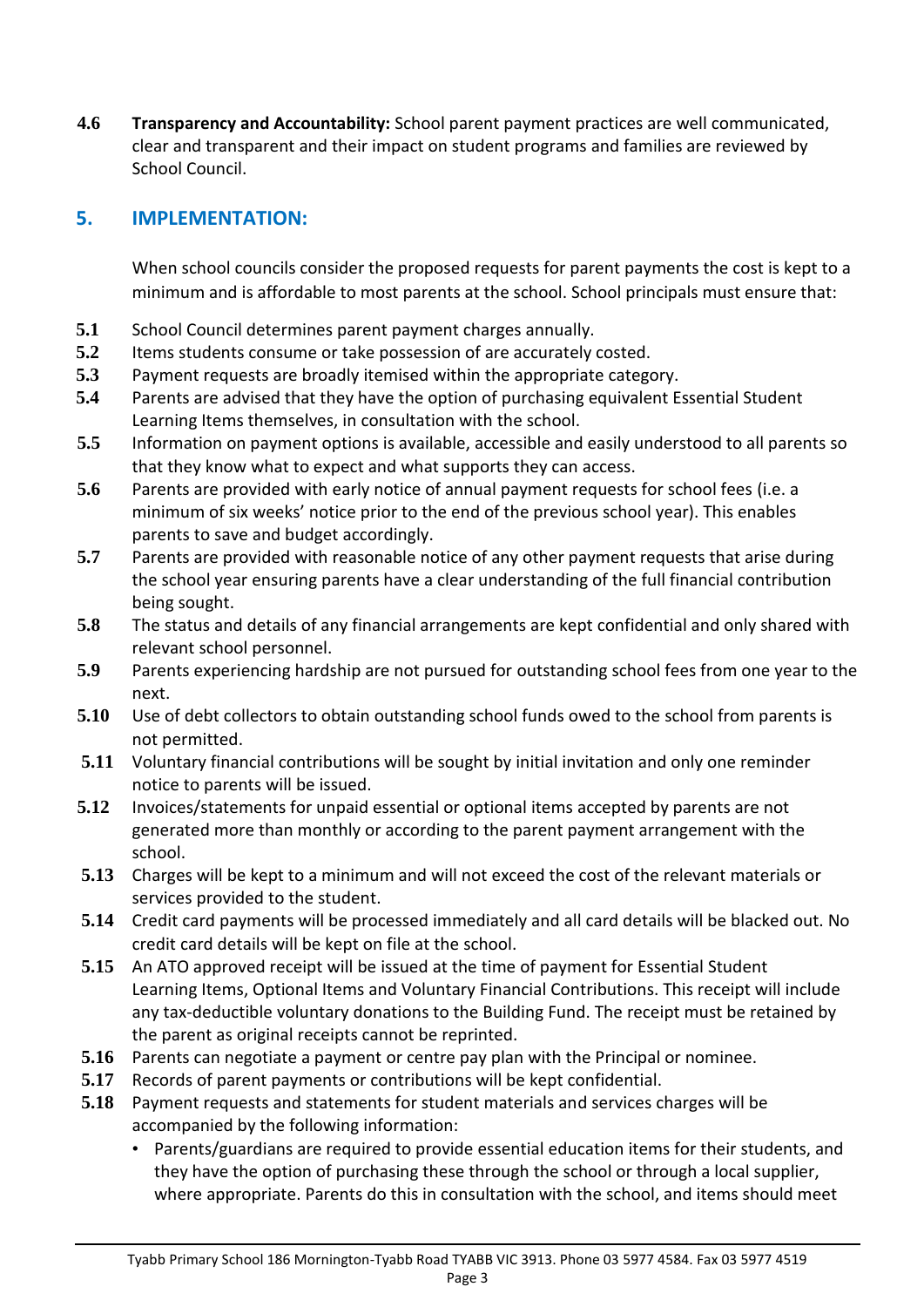the specifications provided by the school. There may also be certain items that due to their nature may only be provided by the school.

- The availability of alternative payment options and an invitation to contact the Principal/Business Manager if the parent wishes to discuss these.
- Details of how payments or contributions will be spent by the school.
- A copy of the school-level policy is available upon request.

## **6. PAYMENT ARRANGEMENTS:**

Payment requests or letters to parents/guardians will identify which category the items fall into, i.e., essential education items and/or optional education items.

Payment may be requested but not required prior to the commencement of the year in which the materials and services are to be used.

## **7. REFUNDS:**

Our school will consider requests for partial or full refunds of payments made by parents on a case-by-case basis taking into account the individual circumstances. Generally we will not be able to refund payments made for items purchased or costs that have already been paid where those funds have already been transferred to a third party. For example, camp costs when a child becomes unwell and cannot attend in circumstances where the payment has already been made or committed to a third party and no refund is available to the school. Where possible, we will make this clear to parents at the time of payment.

Before a school processes a refund, the original receipt is to be produced or receipt number identified by printing the family statement and the payment voucher for the refunded amount attached to the receipt document.

Refunds of less than \$30 will be processed as a credit note onto the family account.

For refunds greater than \$30 the parent may choose to have the amount as a credit note on their account or be paid by direct deposit to their bank account.

Refunds are never to be paid by cash to the parent or the student.

## **8. OTHER SUPPORT MATERIAL:**

The school appreciates that families may sometimes experience financial difficulties in meeting requests for payments and contributions. A range of support options are available to assist parents, including CSEF, State Schools Relief, Local Community Support, Centrepay and the school can also offer parents a payment plan for Essential Items and Extra Curricular Activities (based on individual circumstances). Parents are encouraged to make an appointment with the Principal/Business Manager to discuss circumstances and available options.

# **9. REVIEW CYCLE:**

This policy was approved by School Council on the 17<sup>th</sup> February 2020 and is scheduled for review in February 2021